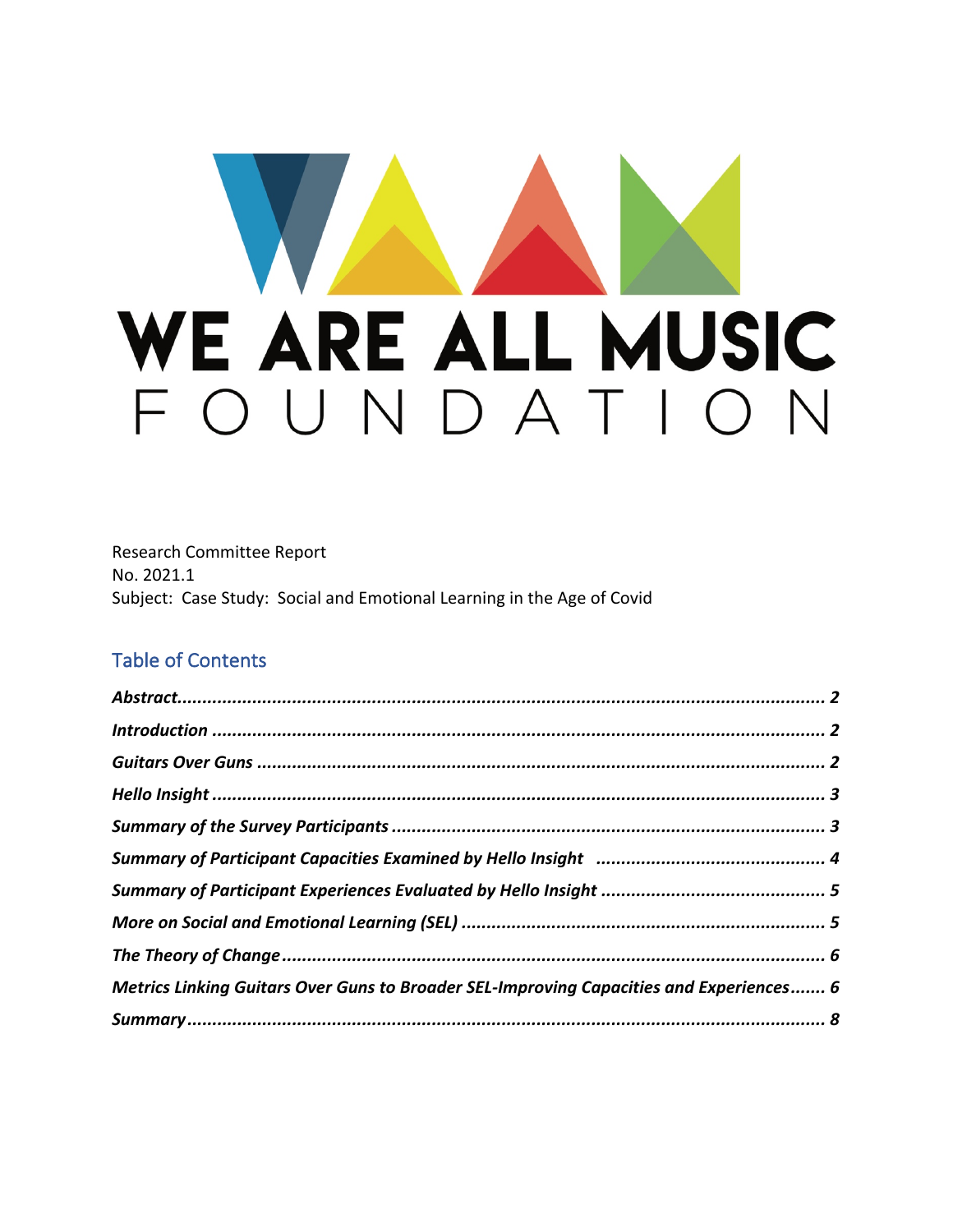#### Abstract

This paper examines how two organizations, Hello Insight and Guitars Over Guns, have teamed up to measure the impact of Guitars Over Guns' music mentoring programs on its participants and specifically through the lens of Social and Emotional Learning (SEL) and the Theory of Change. Both of these important concepts are described in the body of this document.

The Covid-19 Pandemic has had huge impacts on not only the young people whom Guitars Over Guns targets with its music mentoring, it has also impacted the way we measure the benefits that come from these programs. In addition to disruptions to time series data, many of the baseline conditions for Social and Emotional Learning have been completely altered in a world with deliberately high levels of personal isolation.

This paper highlights data collected on behalf of Guitars Over Guns for the period from January 4, 2021 to June 18, 2021. This paper will examine the metrics within the much larger Hello Insight study on Social and Emotional Learning that we feel have relevancy in this environment, and more importantly, demonstrate an improvement in the SEL skills of those participating in the survey, and how these improvements help prepare young people for the lives they have ahead of them.

#### **Introduction**

When the new decade began, few could have anticipated the huge disruptions and personal tragedies brought about by the Covid-19 pandemic. In addition to the terrible loss experienced by too many families to count, young people were severely impacted by cancelled in-person teaching and the varyingly successful attempts by schools and families to adapt to an online world if they were lucky, and significant isolation from friends, peers and mentors for those who were not.

Music, arts and sports programs for youth have all suffered over the past two years, and yet there are striking examples of where organizations rose to the challenge posed by the pandemic and all the ways we have had to adapt to it. These organizations have helped their constituencies thrive in an otherwise difficult world. We highlight how one of WAAM's Power of Music Grantees, Guitars Over Guns, has attempted to measure the ways they have improved the lives of the young people participating in its music mentoring program. By working with the research firm Hello Insight, Guitars Over Guns has been able to collect data in a highly automated way that is highly tailored to evaluating progress on metrics that are directly tied to improvements in Social and Emotional Learning.

#### Guitars Over Guns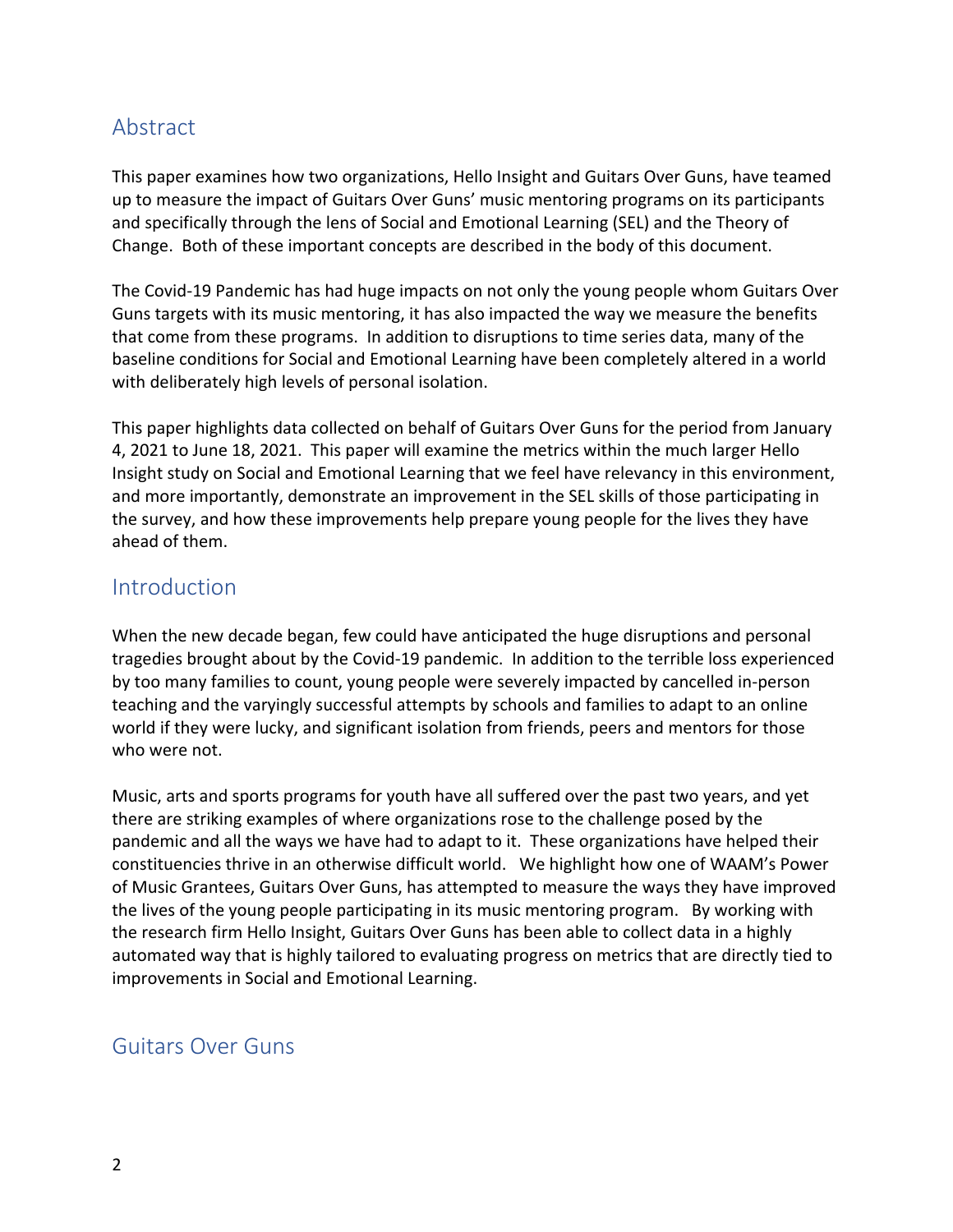Guitars Over Guns' mission statement is to "offer students from our most vulnerable communities a powerful combination of music education and mentorship with professional musicians to help them overcome hardship, find their voice and reach their potential as tomorrow's leaders". Based in Miami, the organization was founded in 2008 and has so far served over 5,000 students in Miami and Chicago. The organization is extremely focused on data as well as scientifically and statistically reliable inputs that allow them to measure the positive impact they have had on their students. Of the thousands who have participated so far, over 94% are reported to have improved their grades, while over 90% reported being more active in school *as a result of their participation.1*

To help Guitars Over Guns measure how they are meeting their foundational goals, the organization has teamed up with Hello Insight, a research boutique dedicated to scientifically measuring the impact on individuals (specifically young people) from various forms of Positive Youth Development. Positive Youth Development is "an intentional, prosocial approach that engages youth within their communities, schools, organizations, peer groups, and families in a manner that is productive and constructive; recognizes, utilizes, and enhances young people's strengths; and promotes positive outcomes for young people by providing opportunities, fostering positive relationships, and furnishing the support needed to build on their leadership strengths."2

## Hello Insight

Since its inception, Hello Insight has collected data on over 125,000 young people across 1,500 non-profit organizations working with youths in both Spanish and English. Many of these nonprofits specifically target at risk young people and those who could potentially benefit from programs such as Guitars Over Guns. We reviewed the approach used by Hello Insight and found it compelling from both a statistical as well as a methodological perspective. We believe the metrics it uses to measure the impact for the young people targeted by Guitars Over Guns are compelling and offer real insight into how these kids' prospects for the future are being improved.

#### Summary of the Survey Participants

- 1) Just over 1/3 of Guitars Over Guns' current student body participated in Hello Insight's Survey (40 out of 105).
- 2) Minority populations are significantly overrepresented (95%).
- 3) Largest age group is 12–13-year-olds, which constitutes 72% of the participants; overall age range is from 9 to 18.

<sup>1</sup> https://www.guitarsoverguns.org/about/

<sup>2</sup> From Youth.gov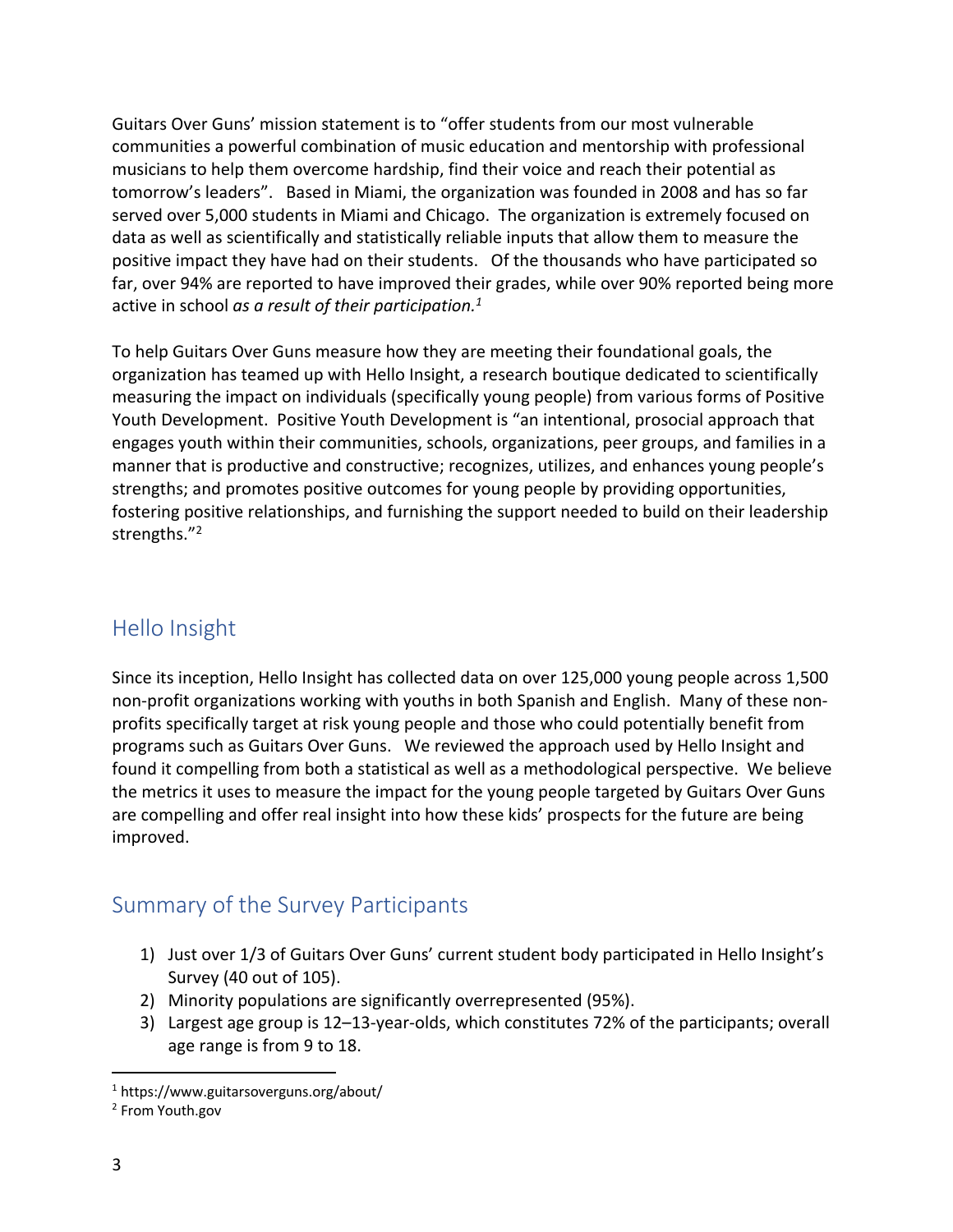4) Females are overrepresented (58%) while 32% of the participants identify as boys or young men. 3

We believe that the sample biases toward girls and young women, pre-teens, and minorities do not affect the representativeness of the data for the target population at large. Moreover, since Guitars Over Guns' mission is to focus on at-risk young people, the data do show quite clearly that this cohort does indeed benefit from participating in Guitars Over Guns' programs.

### Summary of Participant Capacities Examined by Hello Insight <sup>4</sup> <sup>5</sup>

- 1) **Academic Self-Efficacy** "Self-efficacy is a personal belief in one's capability to organize and execute courses of action required to attain designated types of performances." $6$ Academic Self-Efficacy is an indication of how well students are navigating their educational environment, which is particularly relevant during this age of Covid, when normal educational routines were severely disrupted.
- 2) **Positive Identity** which measures how people perceive themselves and at the same time how a person "addresses issues dealing with who that person is."<sup>7</sup> A positive selfimage has been shown to have very direct links to how adolescents transition to adulthood.
- 3) **Social Skills** "a set of learned abilities that enable an individual to interact competently and appropriately in a given social context. The most commonly identified social skills in Western cultures include assertiveness, coping, communication and friendship-making skills, interpersonal problem solving, and the ability to regulate one's cognitions, feelings, and behavior."8
- 4) **Contribution** is the degree to which students interact with their environments and help to provide the group with a richer experience than had they not participated. This, too, has been closely linked to an easier transition to adulthood.
- 5) **Self-Management** the taking responsibility for one's own behavior and well-being. It is sometimes viewed as one of the social skills described above.

<sup>&</sup>lt;sup>3</sup> Totals do not add to 100% due to blank or other responses

<sup>4</sup> Consistent with CASEL definitions of SEL

<sup>5</sup> More information can be found at Hello Insight's website: https://helloinsight.org/what-we-measure

<sup>6</sup> "Academic Self-Efficacy: From Educational Theory to Instructional Practice", by Anthony R. Artino, Jr.

<sup>&</sup>lt;sup>7</sup> "Positive Identity as a Positive Youth Development Construct: A Conceptual Review", by Tsang, Hui and Law  $8$  American Psychological Association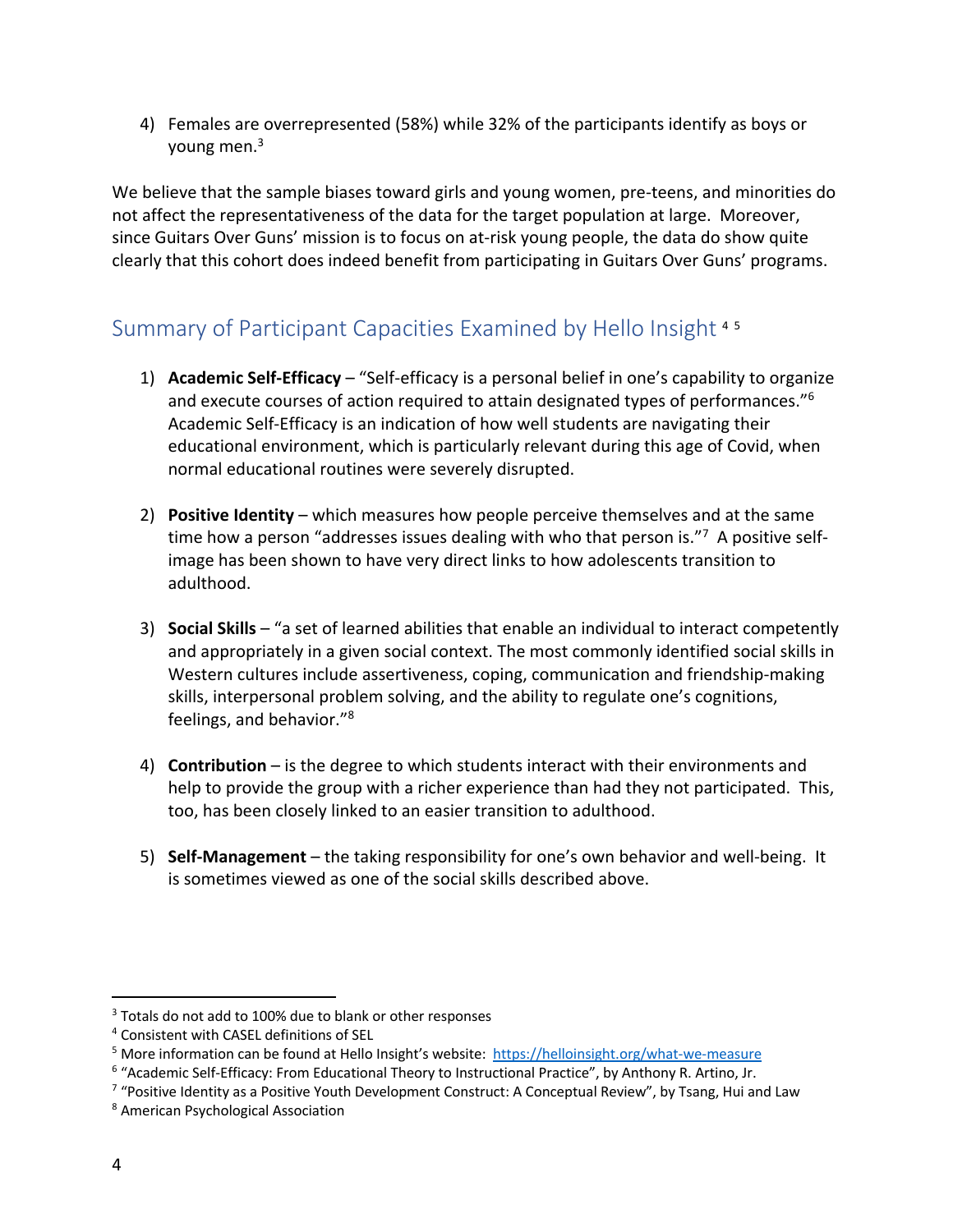# Summary of Participant Experiences Evaluated by Hello Insight <sup>9</sup>

In order to measure the Participant Capacities listed above, Hello Insight specifically focused on how students performed the following:

- 1) **Challenge Growth** experience with an adult who encourages them to take risks and perform beyond their own expectations.
- 2) **Expand Interests** experience with an adult who supports them to try new things, broaden their horizons, learn about other people's cultures and perspectives, and explore their own identities.
- 3) **Promote Peer Bonds** experience with an adult who helps them work with peers in teams and groups, creating a safe space to learn with and from one another, exploring similarities and differences, and developing deep bonds and relationships.
- 4) **Engage Authentically** experience with an adult who takes the time to get to know them by listening and understanding who they are — their cultural and lived experiences, their interests, and their passions.
- 5) **Manage Goals** experience with an adult who assists them to set and manage goals that are important to them and that build upon their passions and interests.
- 6) **Share Power** experience with an adult who ensures that their voices and opinions matter.

## More on Social and Emotional Learning (SEL)

Social and Emotional Learning is a framework that focuses on developing skills outside of the core "reading, writing and arithmetic" curriculum that is designed to help students develop selfawareness, self-management, social awareness, responsible decision making and relationship skills. SEL goes by other names, has been around in various forms for a while now, and is practiced in varying degrees in many countries throughout the world. In the United States, SEL has been endorsed and promoted by a variety of groups, most notably CASEL (www.casel.org), which has focused attention on the science and research that underpins this teaching philosophy.

Significant research has been conducted on the efficacy of programs that focus on SEL, and **the body of knowledge so far clearly shows a positive impact between improving the Capacities** 

<sup>&</sup>lt;sup>9</sup> From Hello Insight.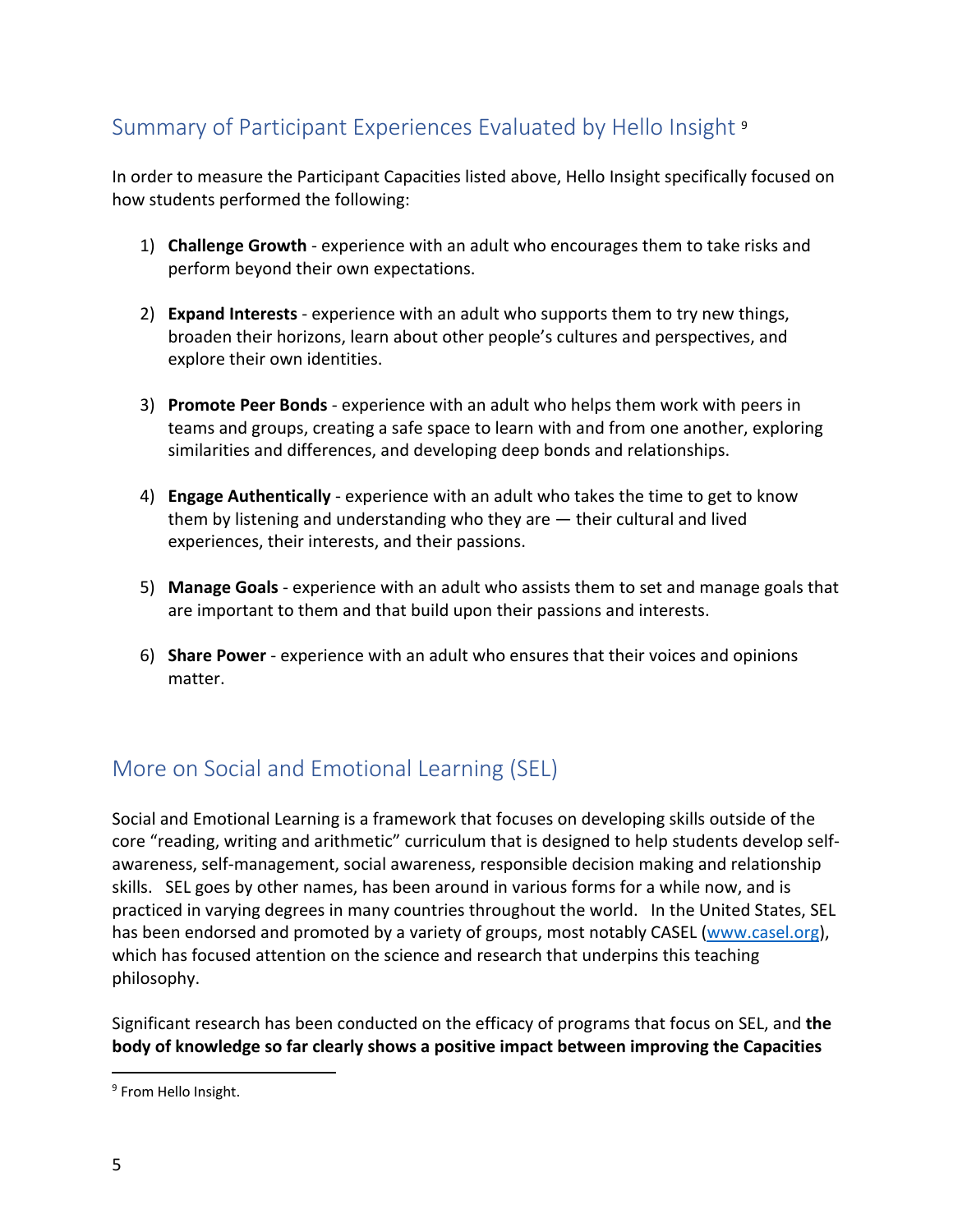**and Experiences (including those measured by Hello Insight) and future outcomes relating to success later in life, including graduation rates, overall health and wellness, risky behavior avoidance, future income potential and other measures of personal, individual success.** And investments in SEL programs have also been shown to improve the metrics that are most closely associated with SEL success.

A meta study conducted by Joseph Durlak, Roger Weissberg, Allison Dymnicki, Rebecca Taylor and Kriston Schellinger entitled "The Impact of Enhancing Students' Social and Emotional Learning: A Meta-Analysis of School-Based Universal Interventions"10 analyzed "programs involving 270,034 kindergarten through high school students. Compared to controls, SEL participants demonstrated significantly improved social and emotional skills, attitudes, behavior, and academic performance that reflected an 11-percentile-point gain in achievement. School teaching staff successfully conducted SEL programs. The use of 4 recommended practices for developing skills and the presence of implementation problems moderated program outcomes. The findings add to the growing empirical evidence regarding the positive impact of SEL programs. Policy makers, educators, and the public can contribute to healthy development of children by supporting the incorporation of evidence-based SEL programming into standard educational practice". 11

## The Theory of Change

Hello Insight has postulated that "The Theory of Change" and Social and Emotional Learning are closely linked. Hello Insight's website states that **"If we ensure that all young people have caring adults (social capital) and quality programs that provide research-based PYD (positive youth development) experiences, they will develop SEL (short-term outcomes) proven to promote thriving in young people, including academic success, college readiness, career and workforce readiness, civic engagement, as well as health and well-being (long-term outcomes). As the data in HI SEL grows, this theory is constantly tested and retested, so that our community continues to learn about what works, for whom, and in what context.**"

# Metrics Linking Guitars Over Guns to Broader SEL-Improving Capacities and Experiences

The following summarize the Hello Insight report for Guitars Over Guns.

For **Core SEL**, 58% of participants showed improvement in this umbrella category. Core SEL is further broken down into the follow sub-categories:

<sup>10</sup> https://srcd.onlinelibrary.wiley.com/doi/10.1111/j.1467-8624.2010.01564.x  $11$  Ibid.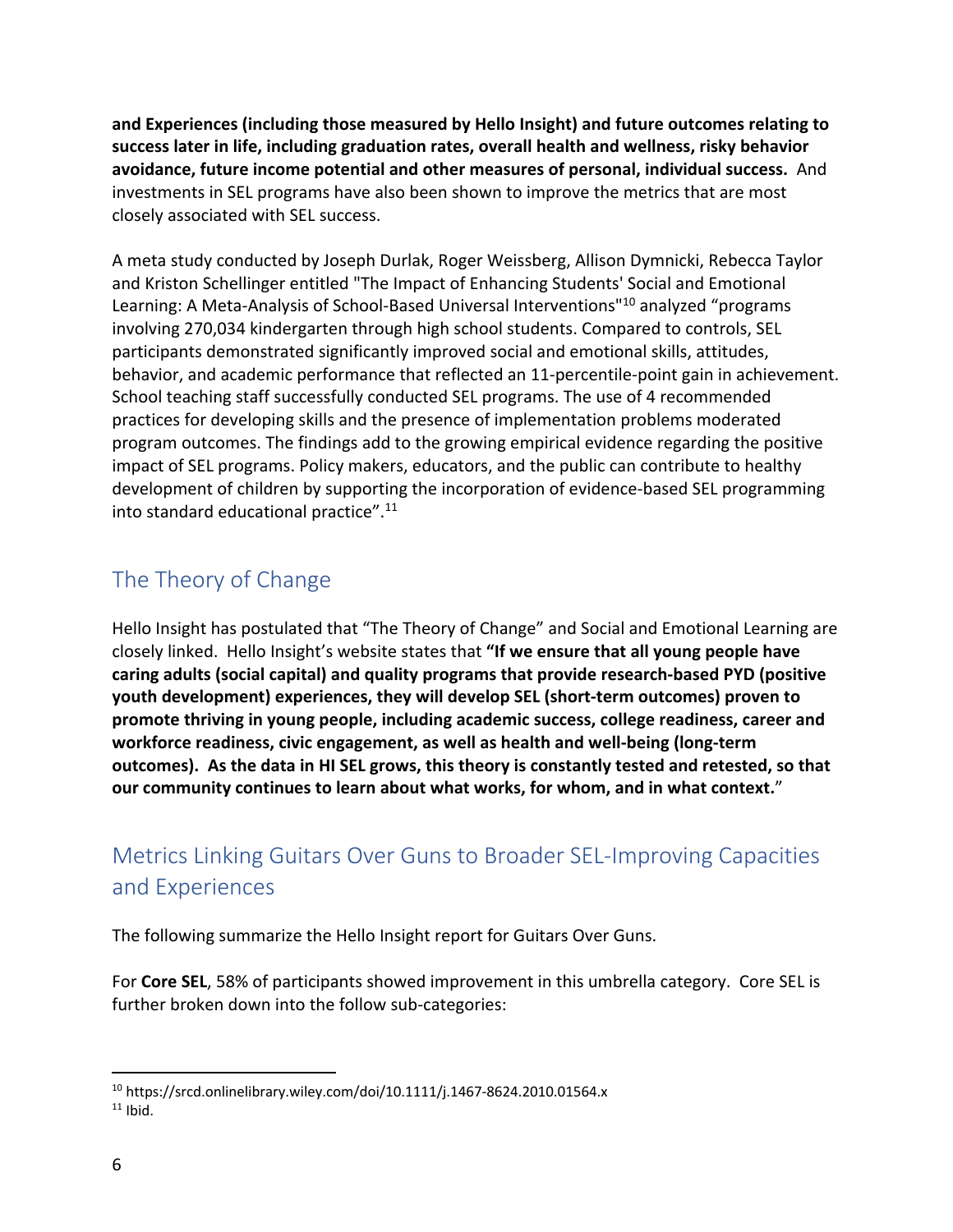**Contribution**, which measures a "young person's desire to engage with and contribute to family, community, and society," saw 38% of participants reporting improvement relative to the beginning of the measurement period.

**Self-Management**, which measures "the ability of a young person to regulate their emotions and behavior, take positive risks, and persist through life's challenges," saw 52% of participants reporting improvement.

**Positive Identity**, which measures a "young person's internal sense of who they are and confidence to explore the multiple facets of their identities," saw **71%** of participants reporting improvement.

**Academic Self-Efficacy**, which measures a "young person's motivation and perceived mastery over their own learning, school performance, and potential to attain academic success," saw a notable **76%** of participants reporting improvement.

Finally, **Social Skills**, which measures a "the ability of a young person to take others' perspectives into account, and to develop a sense of caring and empathy," saw 57% of participants reporting improvement.

Only one of the sub-categories, "contribution to family, community and society" was below 50%. In more normal times, we would expect this statistic to be above 50%, as well.

Hello Insight uses a "pre and post" data collection methodology which surveys students at the beginning of the measurement periods (for most metrics) and then again at the end. The one metric it will not measure on a "pre" basis is a self-assessment of skills, which tends to be distorted because "the student doesn't know what he or she doesn't know" at the outset of the program. Because these pre and post data occurred during the pandemic, some metrics are obviously distorted relative to their behavior in more "normal" times. In addition, Guitars Over Guns significantly changed its model over this time-period from largely in-person mentoring to remote, online instruction instead. These are significant changes in the environment in which Guitars Over Guns operates. **But despite these changes, it is clear that a significant portion of students being mentored by Guitars Over Guns was better off as a result of their participation.** 

As we continue to see more data being collected and comparable time series data being generated, we can measure how these statistics evolve over time. Future research by WAAM will focus not only on snapshots like the one described in this paper, but also on baseline comparative data to show concretely how students, like those participating in Guitars Over Guns courses, are made better off than they otherwise would be had they never participated to begin with. With the development of tools and techniques like those pioneered by Hello Insight, we stand at the precipice of much better understanding of the types of music programs that materially and positively impact our youth.